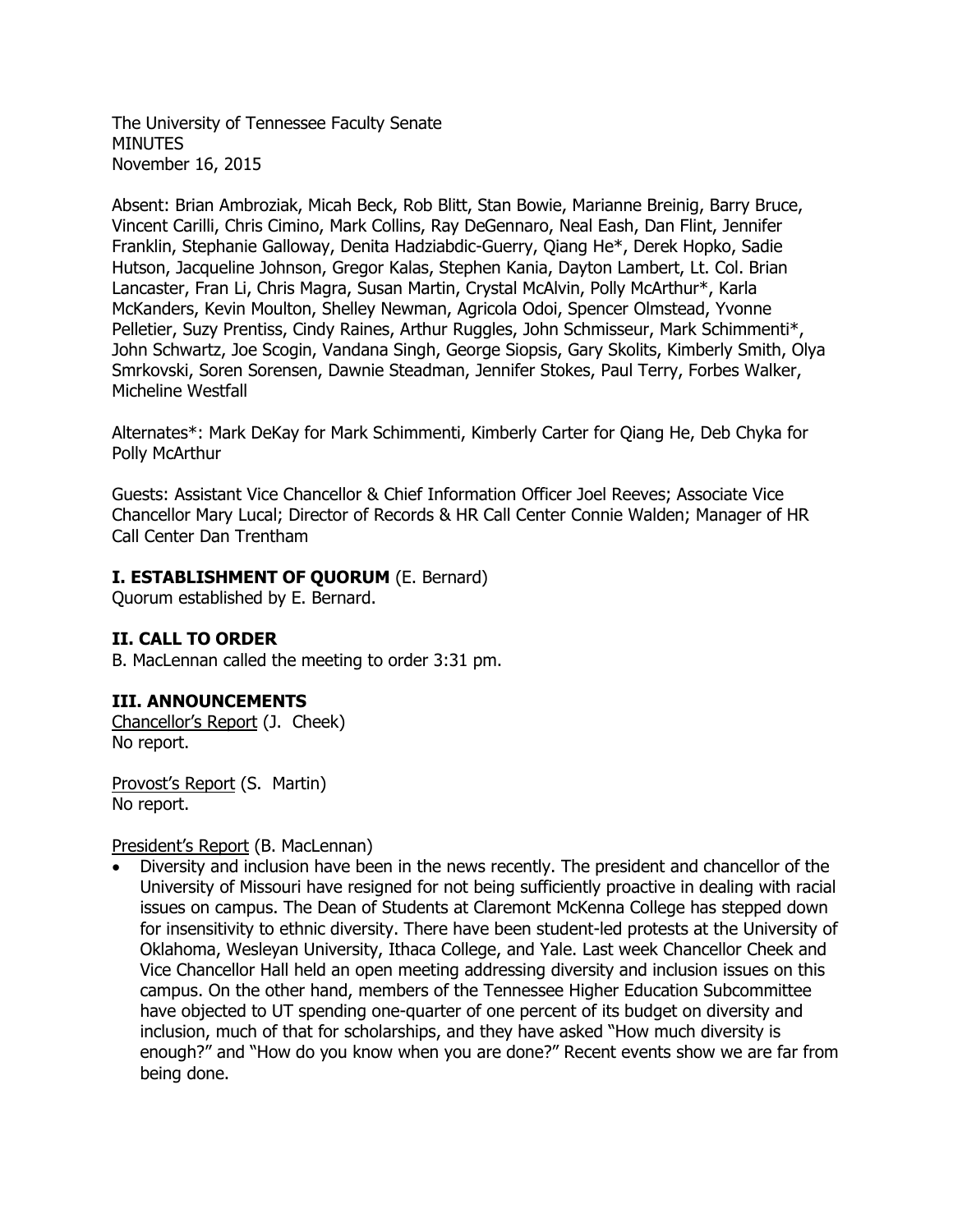Universities have the task of leading the way to the future, through both education and research. Therefore, Senate President MacLennan believes that we are obliged to strive for a standard of behavior that is a model for the future, and this will be a future of greater diversity: racial, ethnic, sexual, and religious. This is the world in which our students will live and, we hope, thrive. We all have our biases, and the most insidious biases are unconscious. Those in positions of authority or power, including majorities, have the greatest obligation to compensate for their biases, for they can do the most damage. Therefore, the goals of diversity and inclusion remain as guiding beacons. To ask, "When will we have enough diversity?" is like asking "When will we have enough health?" or "When will we have enough fairness?" I'm happy to report that the Teaching & Learning Council have proposed a resolution on the importance of diversity and inclusion in education.

- Committee Nominations: Senate President MacLennan thanked everyone who agreed to be nominated or have suggested nominees for the University Space Committee and the Residency Appeals Committee.
- A procedural note for approving the Minutes of Undergraduate and Graduate Councils: Senate President MacLennan explained that for several years, members of the Senate have remarked on the odd fact that the Senate body votes to approve the minutes of the Graduate and Undergraduate Councils, in spite of the fact that most of us were not at their meetings. However, according to our bylaws, this is the mechanism by which the Senate approves the actions of these bodies so that they take effect. We are currently looking at revising the language of the bylaws to make it clear that the Senate is approving the actions of these Councils, not their minutes. This will take some time so in the interim, we will treat the minutes of these Councils as a seconded motion to approve their actions.

### **IV. MINUTES OF THE FACULTY SENATE AND EXECUTIVE COUNCIL**

- L. Gross moved to approve the Faculty Senate Meeting minutes of October 19, 2015. M. DeKay seconded the motion, and the minutes were approved as written.
- The unapproved minutes of the Faculty Senate Executive Council Meeting on November 2, 2015, (information item) have been posted for review.

### **V. MINUTES OF THE UNDERGRADUATE COUNCIL**

- Undergraduate Council Minutes for September 8, 2015, and October 20, 2015, have been posted online and the changes are up for discussion. R. Bennett, Chair provided a brief overview of the recent actions of the Council. Please see [http://web.utk.edu/~ugcouncl/public\\_html/docs/minutes/09-08-2015\\_UGCminutes.pdf](http://web.utk.edu/~ugcouncl/public_html/docs/minutes/09-08-2015_UGCminutes.pdf) (September) and [http://web.utk.edu/~ugcouncl/public\\_html/docs/minutes/10-20-](http://web.utk.edu/~ugcouncl/public_html/docs/minutes/10-20-2015_UGCminutes.pdf) 2015 UGCminutes.pdf (October) for curriculum and catalog changes.
- R. Bennett also provided the following information to assist the Senators' understanding of terms and process. Curricular changes are categorized as: 1) Consent Agenda, which refers to changes to the catalog that only affects the department. For example, changing the credit level of instruction or changing the description; 2) Major Agenda, which consists of adding new courses. Major agenda items trigger automatic discussions with the Council. This past month only had consent changes. L. Gross asked if the long list of SAIS revisions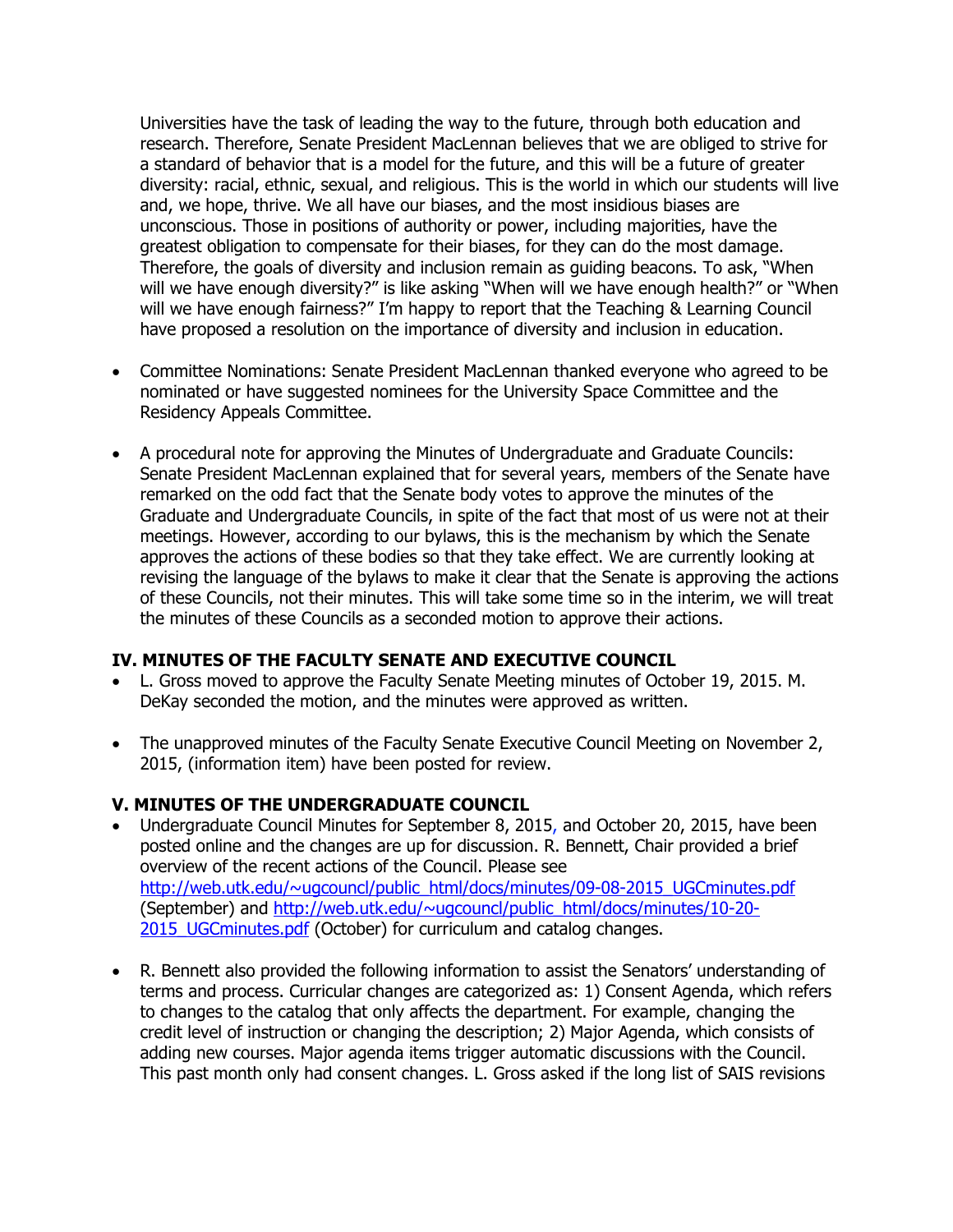is up for approval and R. Bennett stated that it was not was not up for approval and is informational.

 B. MacLennan called for a vote for approving the Undergraduate Council's actions. All voted yes. No one opposed. The actions of the Undergraduate Council were approved.

### **VI. UNFINISHED BUSINESS**

None.

### **VII. STANDING COMMITTEE REPORTS**

- Library and Information Technology Committee (K. Wong)
- Refer to section C under New Business.

### **VIII. NEW BUSINESS**

- A. Resolution on Outsourcing (B. MacLennan)
- B. MacLennan introduced the resolution on outsourcing that was recently approved by the Executive Council. The resolution was read into the Senate minutes.

Proposed Outsourcing Resolution from the Budget and Planning Committee of the UTK Faculty Senate

- WHEREAS, Governor Haslam recently initiated a call to examine potential benefits to the State of Tennessee by outsourcing the management and operations of virtually every stateowned facility, including college and university buildings; and
- WHEREAS, The University of Tennessee at Knoxville has in the past and has continued to outsource a variety of operations to meet campus requirements while constraining costs; and
- WHEREAS, President Joe DiPietro has repeatedly stated his objective to make decisions regarding outsourcing that are appropriately chosen to meet the needs of the various units of The University of Tennessee; and
- WHEREAS, the University of Tennessee at Knoxville has been well-served over recent years through the closing of outsourced contracts of certain campus services and the hiring of regular, full-time employees to provide these services; and
- WHEREAS, there has been no evidence provided to support the benefits to campus life or any significant cost savings of further outsourcing of facility and management services; therefore, be it
- RESOLVED, That the UTK Faculty Senate opposes the potential additional outsourcing that could be forced upon the UT System due to State actions, supports President DiPietro's position that outsourcing of services at the various University of Tennessee campuses be decided by the University community rather than by a central State authority, and encourages all members of the University community who are concerned about this issue to contact their legislators to voice their concern.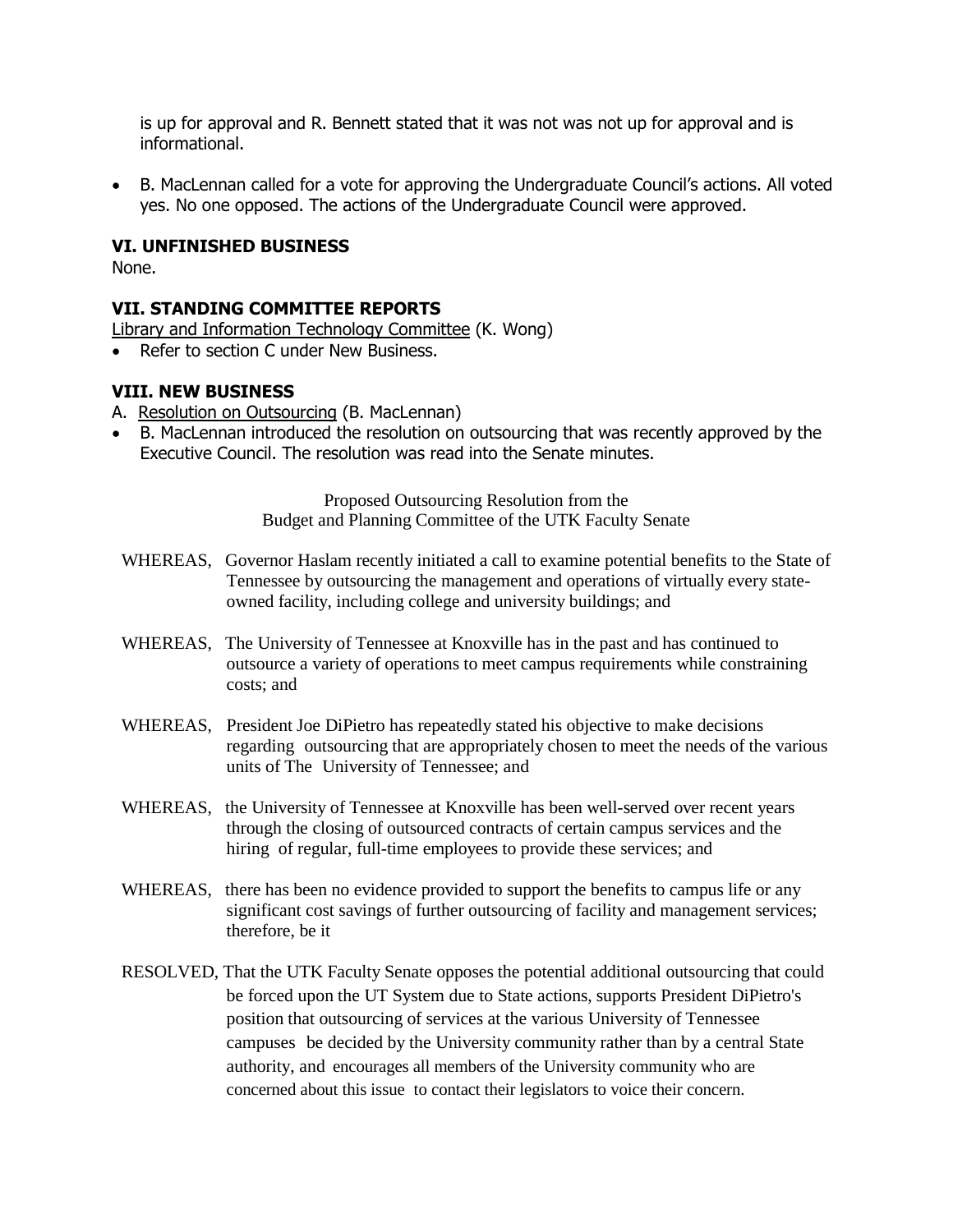# *Approved by UTK Faculty Senate Executive Council 5 November 2015.*

 The floor was then opened for discussion. M. Fry raised concern about using the word "opposed" in the resolution. He stated his concern was initially raised at the Budget and Development Committee meeting. He recommended striking the phrase "*Senate opposes* the potential additional outsourcing that could be forced upon the UT System due to State actions" because it seemed a little too broad or to rephrase the statement.

M. Fry suggested rephrasing the phrase to read: **RESOLVED, That the UTK Faculty Senate opposes the state forcing additional outsourcing upon the UT System**, supports President DiPietro's position that outsourcing of services at the various University of Tennessee campuses be decided by the University community rather than by a central State authority, and encourages all members of the University community who are concerned about this issue to contact their legislators to voice their concern.

M. Fry called a motion for the resolution to be amended and M. DeKay seconded it. A vote was called and the majority voted in favor for the resolution to be amended. One person opposed. Thus the motion to amend the resolution was passed.

- B. MacLennan next called for a vote on the amended resolution. All Senators voted in favor of passing the resolution. None were opposed. The amended resolution on outsourcing passed.
- R. Spirko shared a website with the Senate in order to access more background information on the state's outsourcing initiative prior to calling their government representatives. <http://senate.utk.edu/diversity-at-tennessee/>
- B. Resolution on Diversity and Inclusion (B. MacLennan)
- B. MacLennan read the resolution on Diversity and Inclusion into the Senate's minutes.

## **RESOLUTION FROM THE TEACHING AND LEARNING COUNCIL OF THE FACULTY SENATE PROPOSED FOR ADOPTION AT A MEETING OF THE FACULTY SENATE TO BE HELD ON NOVEMBER 16, 2015**

WHEREAS, under Article III, Section N of the Bylaws of the Faculty Senate, the Teaching and Learning Council of the Faculty Senate "*works to advance excellence in teaching and academic advising at UTK and areas of concern for the Teaching Council include incentives for recognizing quality instruction and advising, methods for improving instruction at a campus and departmental level, guidelines for routine and disciplinary evaluation of teaching, academic advising, and curriculum. For example, the Teaching Council examines policy issues related to teaching on the UTK campus and works with the chief academic officer to recognize excellence in teaching and advising. The Teaching Council works with the Center for Undergraduate Excellence to run a yearly campus-wide program that involves faculty and staff in addressing issues central to improving instruction and advising. The Teaching Council works with both the Graduate School and the Center for Undergraduate Excellence to develop practical means of improving and rewarding instruction and advising on campus*;" and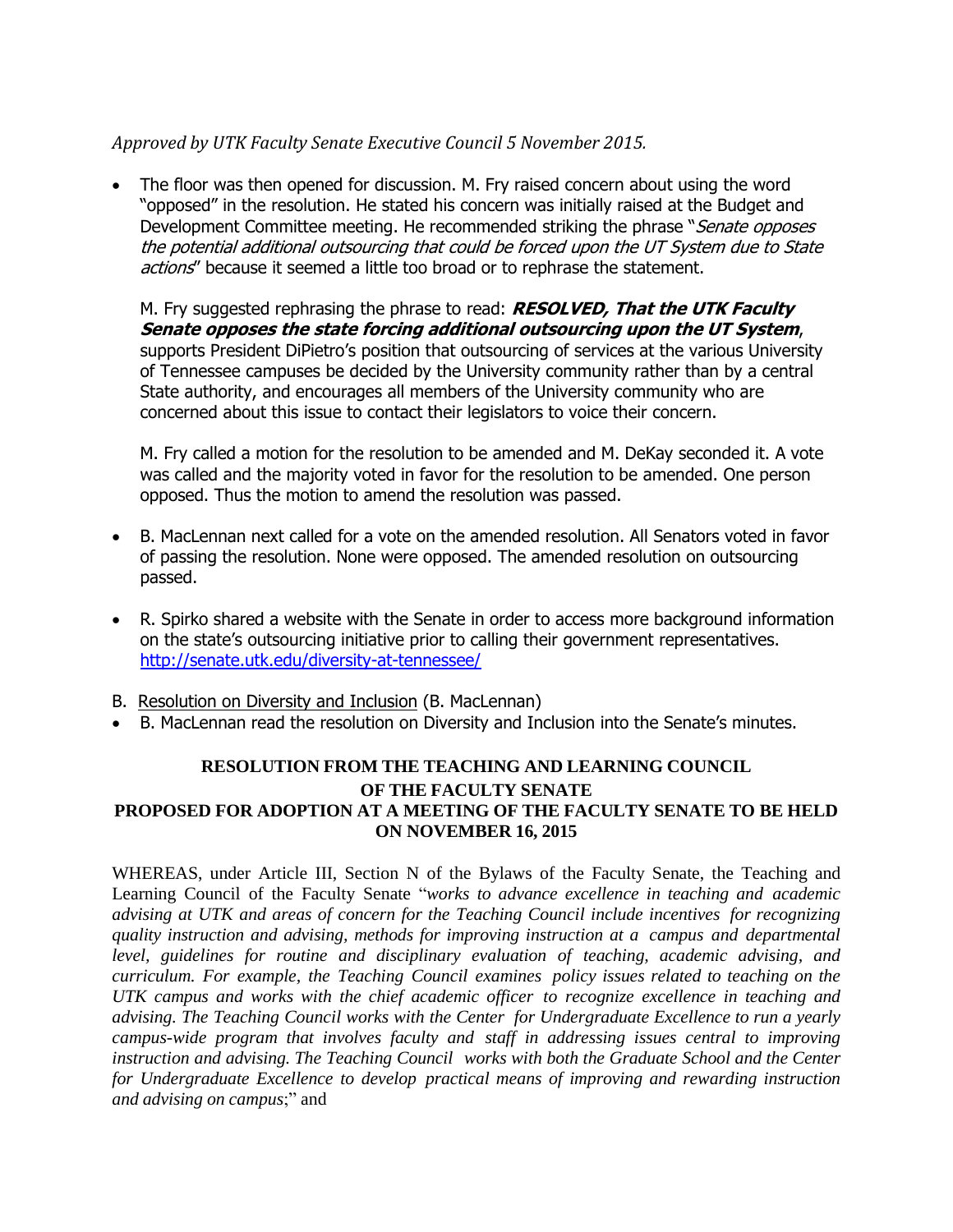WHEREAS, the University of Tennessee-Knoxville actively supports equality of educational opportunity; and

WHEREAS, the University of Tennessee-Knoxville is committed to creating a vibrant multicultural, multi-ethnic community where diverse students, faculty and staff are recruited and retained, and where diversity scholarship is valued; and

WHEREAS, the educational benefit of diversity and the importance of preparing students to live, work and lead in an increasingly diverse and global world is a primary goal of the faculty, staff and students at the University of Tennessee; and

WHEREAS, the University of Tennessee-Knoxville seeks to develop graduates who can effectively work across differences and who are prepared to live and work in a global society; and

WHEREAS, the Teaching and Learning Council wishes to call attention to the University of Tennessee's identity as a richly diverse and inclusive land-grant university striving for excellence in a framework of academic freedom and respect; and

THEREFORE, BE IT RESOLVED that the Faculty Senate supports the University Systemwide Diversity Statement approved in June 2014 and supports the University's Office of Diversity and Inclusion in its efforts to create an inclusive and diverse campus environment; and

BE IT FURTHER RESOLVED, that this Resolution be disseminated to faculty, staff and students so that we may endorse by adding our signatures to the Resolution and thereby convey the commitment of the University's faculty, staff and students to the goals of 1) making the University of Tennessee-Knoxville a diverse and inclusive campus, as expressed in the University of Tennessee's Diversity Statement (below) and 2) publicizing this commitment by including the statement in all university publications where appropriate.

#### **University of Tennessee's Diversity Statement**

One of the principal missions of The University of Tennessee is to provide quality educational opportunities for the people of this state. One measure of the quality of an educational experience is the extent to which it enables the recipient to compete and be productive in society and contribute to the quality of life. The Board of Trustees recognizes that diversity in the educational environment, including an outstanding and diverse student body, faculty, and staff, and an environment conducive to learning, adds value to the educational experience and the degree earned. Interacting with people from diverse backgrounds and perspectives augments the curricular experience and affords every student the opportunity to gain the knowledge and skills necessary to be a productive and contributing citizen of this state and nation, capable of competing in a global society. Thus, diversity is fundamental to a sound twenty-first century education.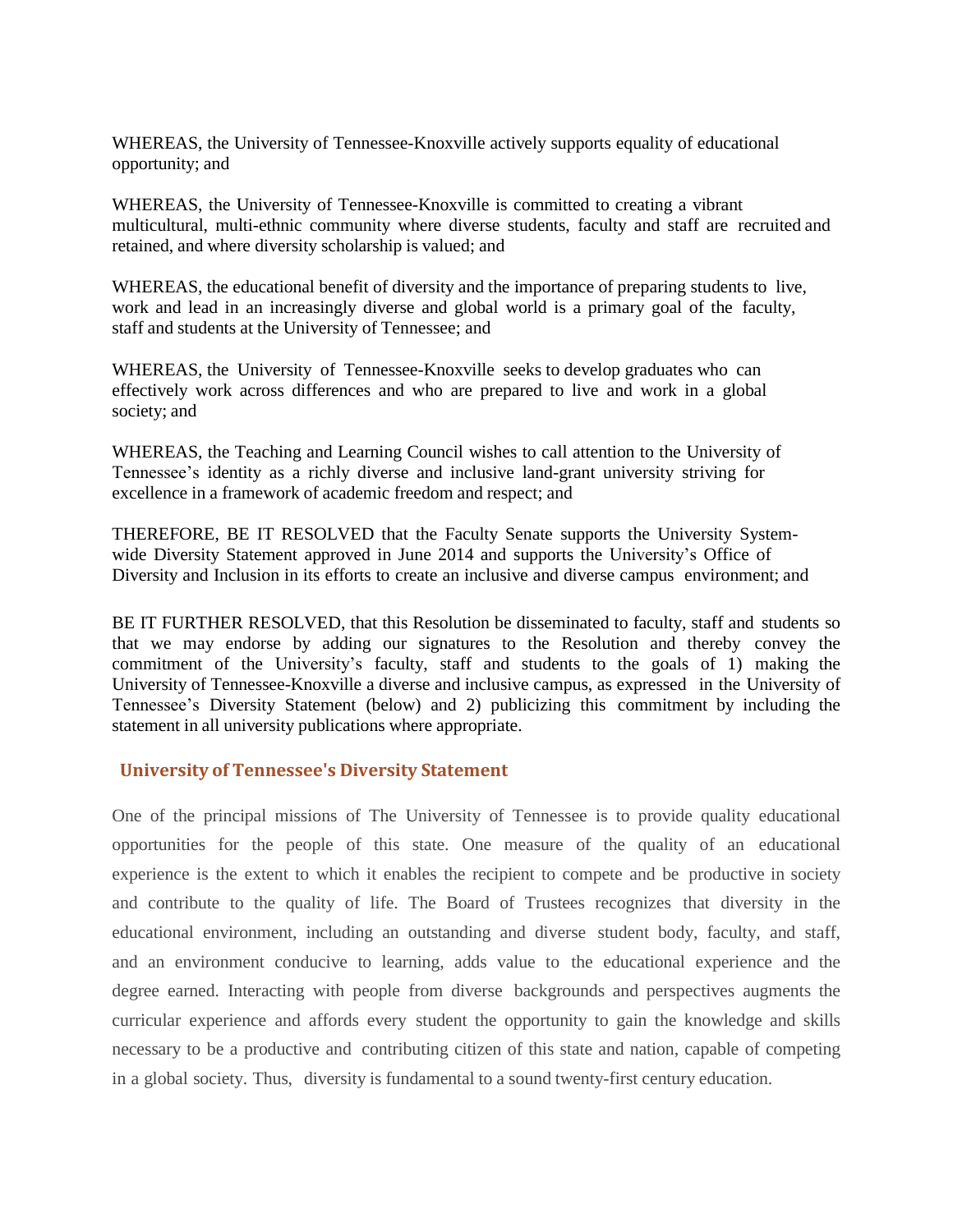The Board affirms the educational value of a diverse and fully inclusive campus community, one that is enriched by persons of different backgrounds, points of view, cultures, socioeconomic status, and other diverse characteristics. The Board expects the University to engage in a variety of initiatives to advance diversity in all aspects of University life.

*Drafted by Faculty Senate Member, Karla McKanders, Associate Professor, College of Law & Laurie B. Knox Senior Lecturer in ESL & Linguistics*

- The floor was then opened for discussion. L. Knox provided explanation that the timing for this resolution is due to the fire that the Office of Diversity and Inclusion has been under. Senate hearings were held in October to see if the money that is being allocated is being spent appropriately. More hearings are also scheduled for December. Members of the Teaching and Learning Council decided that this resolution should come out of their committee. She explained that teachers are witnesses and diversity is more than numbers. It takes an ongoing commitment. They are currently examining how the second half of resolution –Endorsements– can be disseminated so people can sign it.
- L. Gross noted that this is currently board policy and asked if they are being asked to vote on if they agree with board policy – which everyone is bound to. He further wanted to confirm that the proposed resolution could also have signatures on it. He expressed the Senate does not control publications and voiced concern about the wording and putting it forward.
- R. Spirko expressed that he sees the proposed resolution meeting a need to do something about the current culture. L. Gross suggested framing the document to address the legislators, not the BoT. M. Fry stated, sometimes we need to consider if we want to do this as a faculty or as private citizens. He further cautioned taking on something with legislators. B. MacLennan concurred with L. Knox that they need to think about where they need to mobilize. He also agreed with his Teaching and Learning Council colleagues that they need to do this as a faculty; particularly when considering what just happened at the university in MO. J. Hall spoke in favor of the resolution noting the spirit and timing is good. She further stated that the proposed resolution does not say they do not know that they have this as a policy.
- S. Murphy offered an amendment to delete the description from the committee work. (Everything after UTK whereas). L. Gross seconded. A vote was called and all of the Senators voted in favor of the proposed resolution to be amended. None were opposed.
- The floor was opened for discussion on the amended resolution. A member asked how the resolution would be disseminated. L. Knox stated that they have not decided yet. S. McMillan thanked the committee for their work. A recommendation was made that the proposed amended resolution should go back to the Executive Council to get more input and be more focused. L. Gross seconded. A vote was called and the Senate unanimously voted to refer the amended proposal back to the Executive Council. None were opposed.